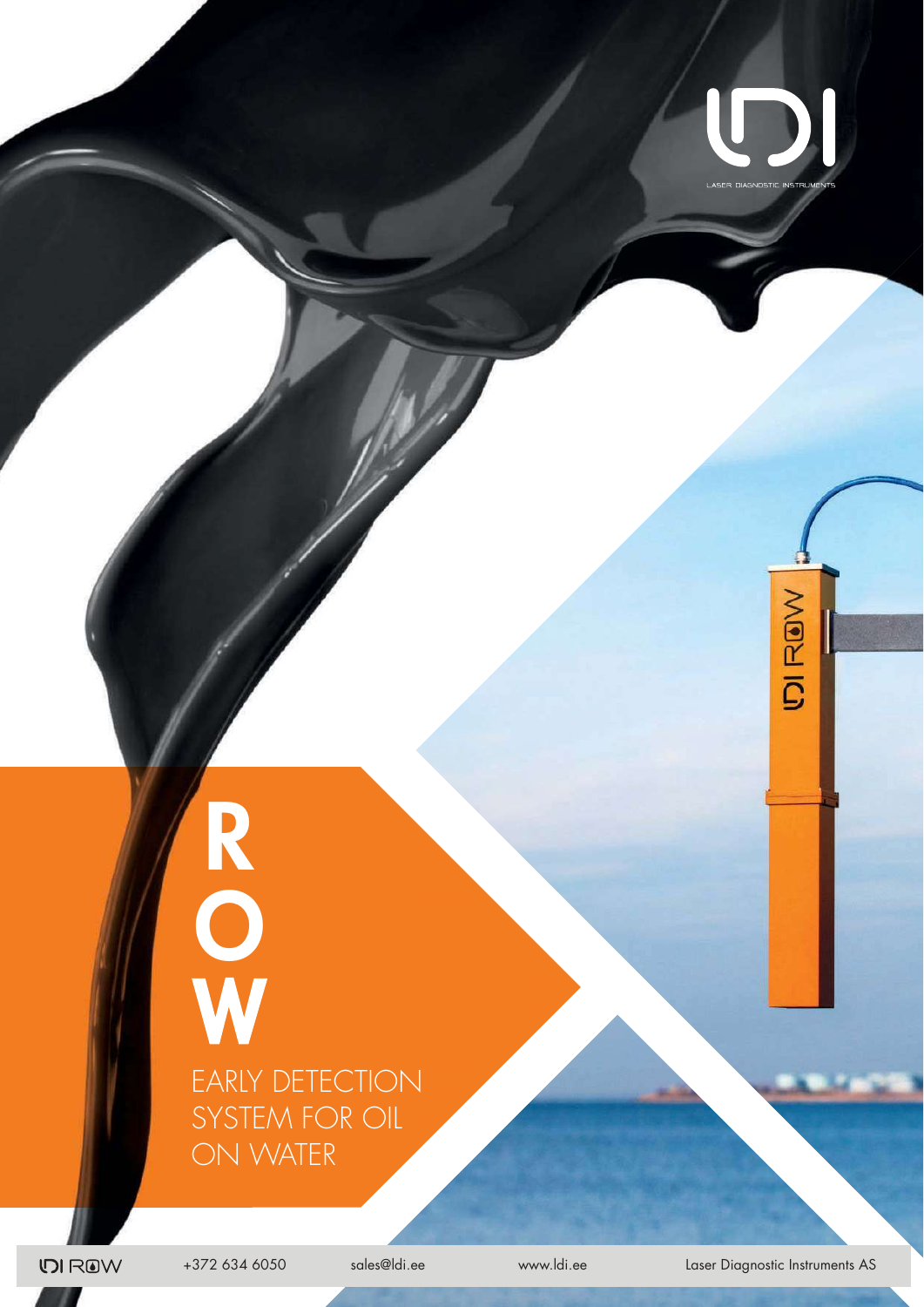## **ROW ALUMINUM**

Pulses UV

10m

**Excites** hydrocarbon

**Monitors** oil's spectral fluorescence



motor oils, turbine oils, vegetable oils, lubricant oils, hydraulic oils, mineral oils, gas oils, marine diesel, bunker, fuel & crude oils\*, heating oils, diesel, gasoline, kerosene, JetA

Different oils from each country have different properties. Check with LDI or send samples for testing.

The **ROW** (Remote Optical Watcher) is a non-contact sensor for detecting oil on water. Highly accurate and easy to maintain, the ROW detects and alerts you to unsuspecting oil spills. It provides 24/7 industrial and environmental water monitoring, whether at effluent discharge or influent intake points.

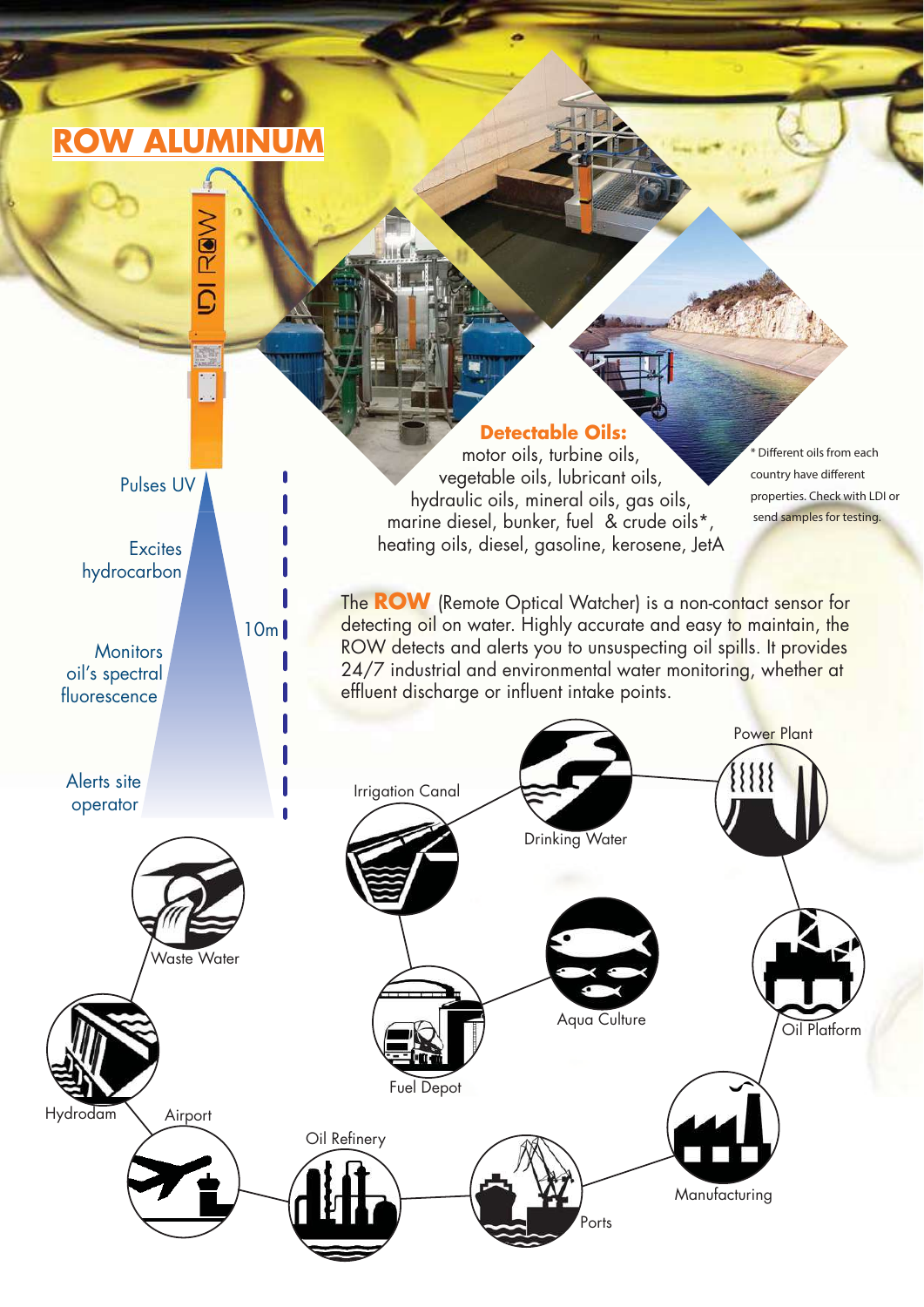## **ROW ATEX EXD**

For hazardous areas including Zone T designations, we offer the ROW ATEX Ex d Oil Detector in a Flameproof (explosion-proof) enclosure with full systems certification by DNV Presafe.

- 316 Stainless steel
- IP68
- 8m range
- 1-micron sensitivity
- 2W power consumption
- System certification ATEX/IECEx • System certification ATEX/IECEx<br>• LDI Manufacturer certified by DNV
	-

ROWs are compatible with standard industrial telemetry outputs (modbus, 4-20mA, relay) and multiple detectors can be networked together.

## **ROW STAINLESS STEEL**

For installations in corrosive conditions, the ROW comes in a Stainless Steel (316L) enclosure.

This model offers the perfect balance between economic costs and rugged design that can be installed in even the toughest environments.

Whether at an oil terminal or on the open seas with the instrument integrated on a buoy, the ROW can handle the elements and connect seamlessly to your local telemetry.

Laser Diagnostic Instruments (LDI) specialises in photonics and software algorithm creating advance fluorescence-based instruments. Located in Estonia (E.U.), LDI is a R&D company and a Manufacturer. All our products are designed and produced in-house. We hold nine core technology patents and continue to innovate our products. As such, you can count on our support for years to come.